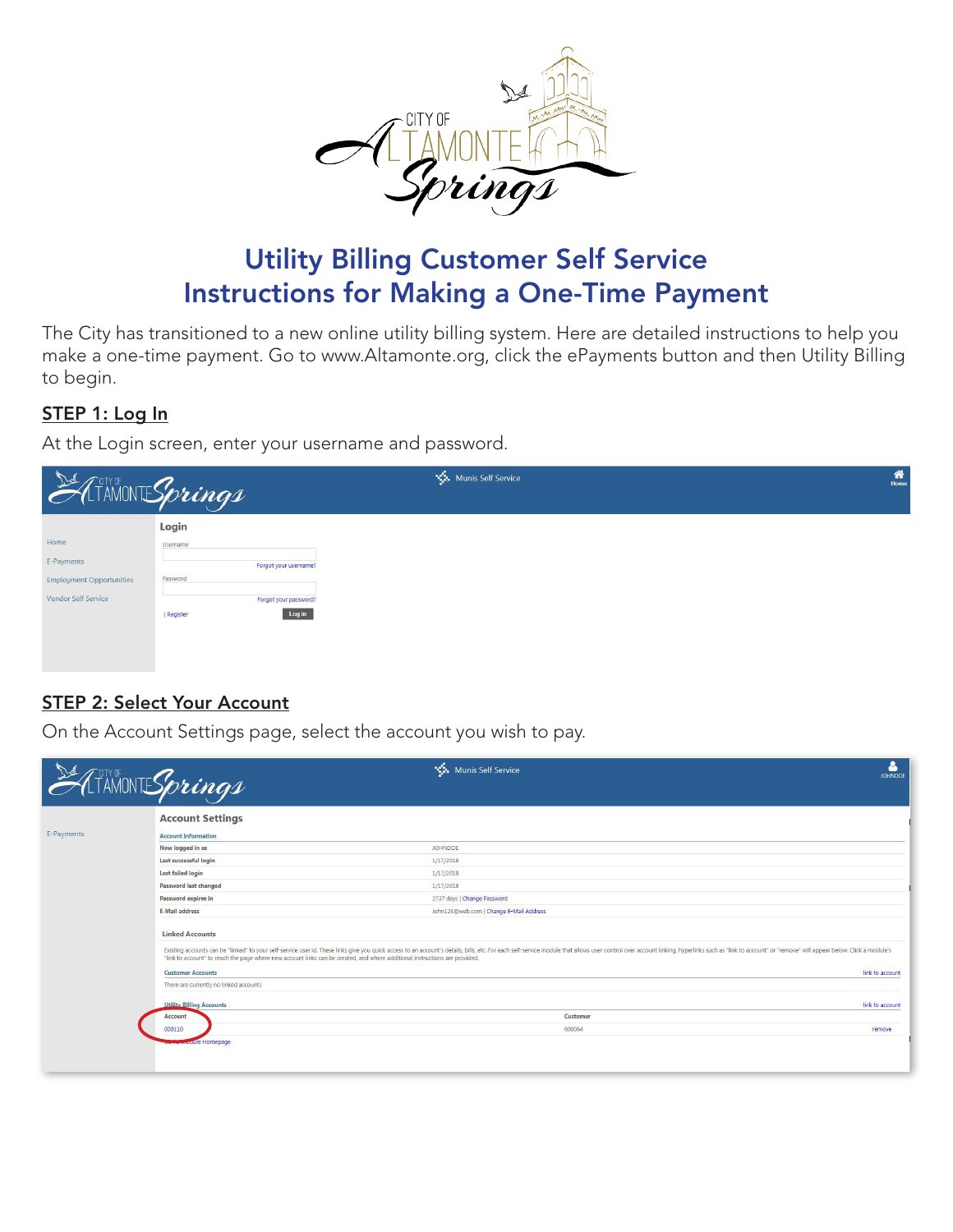On the Account Summary page, click Pay Now to make a one-time payment.

| ATAMONTESprings           |                                                  |                                                                                             | <b>WA</b> Munis Self Service |         | ≗<br>Ħ<br>My Cart (0 items) JOHNDOE |        |
|---------------------------|--------------------------------------------------|---------------------------------------------------------------------------------------------|------------------------------|---------|-------------------------------------|--------|
| E-Payments                | <b>Utility Billing</b><br><b>Account Summary</b> |                                                                                             |                              |         |                                     | $\sim$ |
| <b>Utility Billing</b>    |                                                  | Link to Account   Sign up for Automatic Payments   Request Change of Address   Manage Bills |                              |         |                                     |        |
|                           | <b>Billing Account</b>                           |                                                                                             |                              |         |                                     |        |
| <b>Accounts</b>           | <b>Service Address</b>                           | <b>630 CRANES WAY</b>                                                                       |                              |         |                                     |        |
| <b>Manage Bills</b>       | <b>Account Number</b>                            | 000110                                                                                      |                              |         |                                     |        |
| <b>Account Summary</b>    |                                                  |                                                                                             |                              |         |                                     |        |
| <b>Automatic Payments</b> | <b>Your Current Balance</b>                      |                                                                                             |                              |         |                                     |        |
|                           | <b>Amount Due Now</b>                            | \$7.10                                                                                      |                              | Pay Now |                                     |        |
| Contact Us                | <b>Payment Due Date</b>                          | 2/15/2018                                                                                   |                              |         |                                     |        |
|                           | <b>About Your Payments</b>                       |                                                                                             |                              |         |                                     |        |
|                           | No payment activity found                        |                                                                                             |                              |         |                                     |        |

## STEP 3: Add to Cart

On the Manage Bills page, click the Add to Cart button. Repeat STEPS 1 and 2 for multiple accounts.

| ATAMONTESprings           |                                                  |                       | Munis Self Service |         |                                                                 | Δ<br>Έ<br>My Cart (0 items) JOHNDOE              |
|---------------------------|--------------------------------------------------|-----------------------|--------------------|---------|-----------------------------------------------------------------|--------------------------------------------------|
| E-Payments                | <b>Utility Billing</b><br><b>Manage Bills</b>    |                       |                    |         |                                                                 | Sign up for Automatic Payments   Account Summary |
| <b>Utility Billing</b>    | <b>Service Address</b>                           | <b>630 CRANES WAY</b> |                    |         |                                                                 |                                                  |
| Accounts                  | <b>Account Number</b>                            | 000110                |                    |         |                                                                 |                                                  |
|                           | As of                                            | 01/17/2018            |                    |         |                                                                 |                                                  |
| <b>Manage Bills</b>       |                                                  |                       |                    |         |                                                                 |                                                  |
| <b>Account Summary</b>    | Outstanding Bills (bill years 1998 to 2020 only) |                       |                    |         |                                                                 | Show Past Bills ₹                                |
| <b>Automatic Payments</b> | <b>Bill</b>                                      | <b>Bill Date</b>      | Pay By             | Charges | <b>Balance Due</b>                                              |                                                  |
|                           | $\overline{\blacktriangledown}$<br>50573         | 1/25/2018             | 2/15/2018          | \$7.10  | \$7,10                                                          | <b>Bill Details</b>                              |
| Contact Us                |                                                  |                       |                    |         | Total Due: \$7.10                                               |                                                  |
|                           |                                                  |                       |                    |         | select bills you would like to pay now, then circk nuur to Cart | <b>Add to Cart</b>                               |

## **STEP 4: View Cart & Pay**

Once all accounts are added to your cart, click My Cart at the top of the screen.

| ATAMONTESprings           |                                                  |             |                       | Munis Self Service |         |                    | My Cart (0 items) JOV 2008                                                             |
|---------------------------|--------------------------------------------------|-------------|-----------------------|--------------------|---------|--------------------|----------------------------------------------------------------------------------------|
| E-Payments                | <b>Utility Billing</b><br><b>Manage Bills</b>    |             |                       |                    |         |                    | Sign up for Automatic Payments   Account Summary                                       |
| <b>Utility Billing</b>    | <b>Service Address</b>                           |             | <b>630 CRANES WAY</b> |                    |         |                    |                                                                                        |
|                           | <b>Account Number</b>                            | 000110      |                       |                    |         |                    |                                                                                        |
| Accounts                  | As of                                            |             | 01/17/2018            |                    |         |                    |                                                                                        |
| <b>Manage Bills</b>       |                                                  |             |                       |                    |         |                    |                                                                                        |
| <b>Account Summary</b>    | Outstanding Bills (bill years 1998 to 2020 only) |             |                       |                    |         |                    | Show Past Bills ₹                                                                      |
| <b>Automatic Payments</b> |                                                  | <b>Bill</b> | <b>Bill Date</b>      | Pay By             | Charges | <b>Balance Due</b> |                                                                                        |
|                           | $\overline{\blacktriangledown}$                  | 50573       | 1/25/2018             | 2/15/2018          | \$7.10  | \$7.10             | <b>Bill Details</b>                                                                    |
| Contact Us                |                                                  |             |                       |                    |         | Total Due: \$7.10  |                                                                                        |
|                           |                                                  |             |                       |                    |         |                    | <b>Add to Cart</b><br>select bills you would like to pay now, then click "Add to Cart' |

Click the Continue button to checkout.

| $\frac{1}{2}$          | LAINONTESprings                             |                  |                                       |                    | Munis Self Service |                |                       |                        | Δ<br><b>JOHNDOE</b> |
|------------------------|---------------------------------------------|------------------|---------------------------------------|--------------------|--------------------|----------------|-----------------------|------------------------|---------------------|
| E-Payments             | <b>Pay Bills</b><br><b>Bill Description</b> | <b>Bill Year</b> | <b>STATISTICS</b><br><b>Bill Date</b> | <b>Bill Number</b> | <b>Due Date</b>    | <b>Balance</b> | <b>STATE OF STATE</b> | Due Now Payment Amount |                     |
| <b>Utility Billing</b> | Utilities                                   | 2018             | 1/25/2018                             | 50573              | 2/15/2018          | \$7.10         | \$7.10                | $S = 7.10$<br>C ncel   |                     |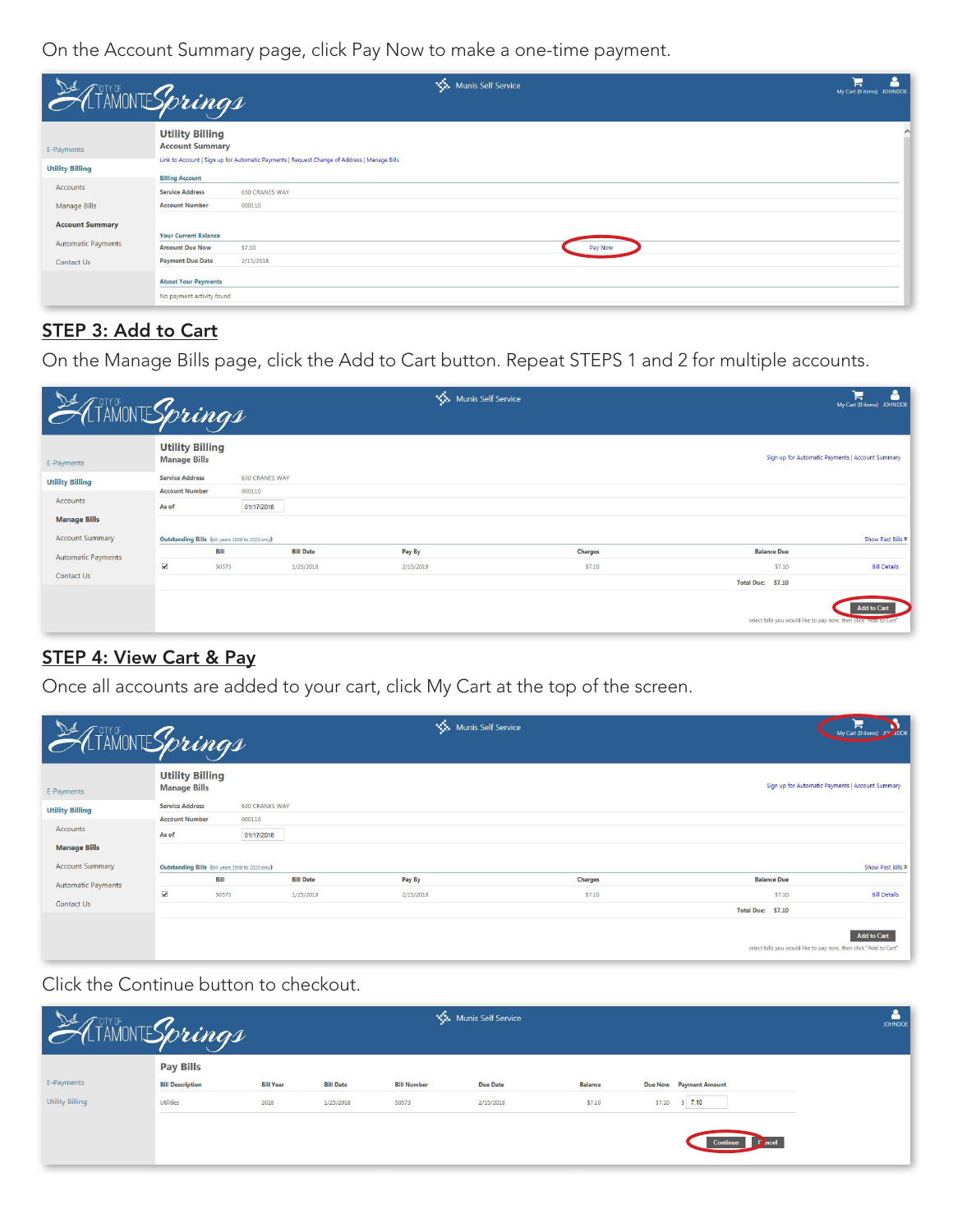### **STEP 5: Enter Account Information**

Select the Utility Bill payment type, then enter your Customer Number (ID), Account Number (ID) and email address. Click Continue.

| One Time Payment<br>$A_{Springs}$ | Account Information                                                                                                                                                                                                                                                                                                                                      |  |
|-----------------------------------|----------------------------------------------------------------------------------------------------------------------------------------------------------------------------------------------------------------------------------------------------------------------------------------------------------------------------------------------------------|--|
|                                   | $\mathbf{r}$<br><b>Enter Account Information</b><br><b>Payment Type</b><br>Utility Bill<br>$\odot$<br>Miscellaneous<br>Please enter your Customer Number and Account Number.<br><b>Customer Number</b><br>000110<br><b>Account Number</b><br>600064<br>Email <sup>O</sup><br>Enter email address<br>Re-Enter email<br>Re-enter email address<br>Continue |  |

### STEP 6: Enter Payment Information

Enter name, zip code and payment amount. Select payment type and enter credit card or bank<br>information. Click Continue.

| $A_{grung}$               | One Time Payment | <b>Payment Information</b> |                                                                                                                                                                                                              |                                     |  |
|---------------------------|------------------|----------------------------|--------------------------------------------------------------------------------------------------------------------------------------------------------------------------------------------------------------|-------------------------------------|--|
|                           |                  |                            | Enter Payment Information                                                                                                                                                                                    |                                     |  |
|                           |                  |                            | <b>First Name</b><br>JOHN                                                                                                                                                                                    | Middle Name                         |  |
|                           |                  |                            | <b>Last Name</b>                                                                                                                                                                                             | <b>Daytime Phone Number</b>         |  |
|                           |                  |                            | DOE,<br><b>ZIP Code</b><br>32701                                                                                                                                                                             |                                     |  |
|                           |                  |                            | Pay this Amount \$ 7.10                                                                                                                                                                                      |                                     |  |
|                           |                  |                            | <b>Payment Method</b>                                                                                                                                                                                        |                                     |  |
|                           |                  |                            | $\odot$<br><b>DISCOVER</b><br><b>VISA</b><br><b>Card Number</b><br>CVV <sup>O</sup><br>Enter card number<br>CVV<br><b>Expiration Date</b><br>$\blacktriangledown$<br>YYYY V<br><b>MM</b><br>Card Holder Name | <b>Credit Card</b>                  |  |
|                           |                  |                            | Enter card holder name                                                                                                                                                                                       |                                     |  |
|                           |                  |                            | VISA<br>$\circ$<br>$\bigcirc$ echeck                                                                                                                                                                         | Debit Card<br>eCheck / Bank Account |  |
| http://www.altamonte.org/ |                  |                            | < Back<br>Continue                                                                                                                                                                                           |                                     |  |